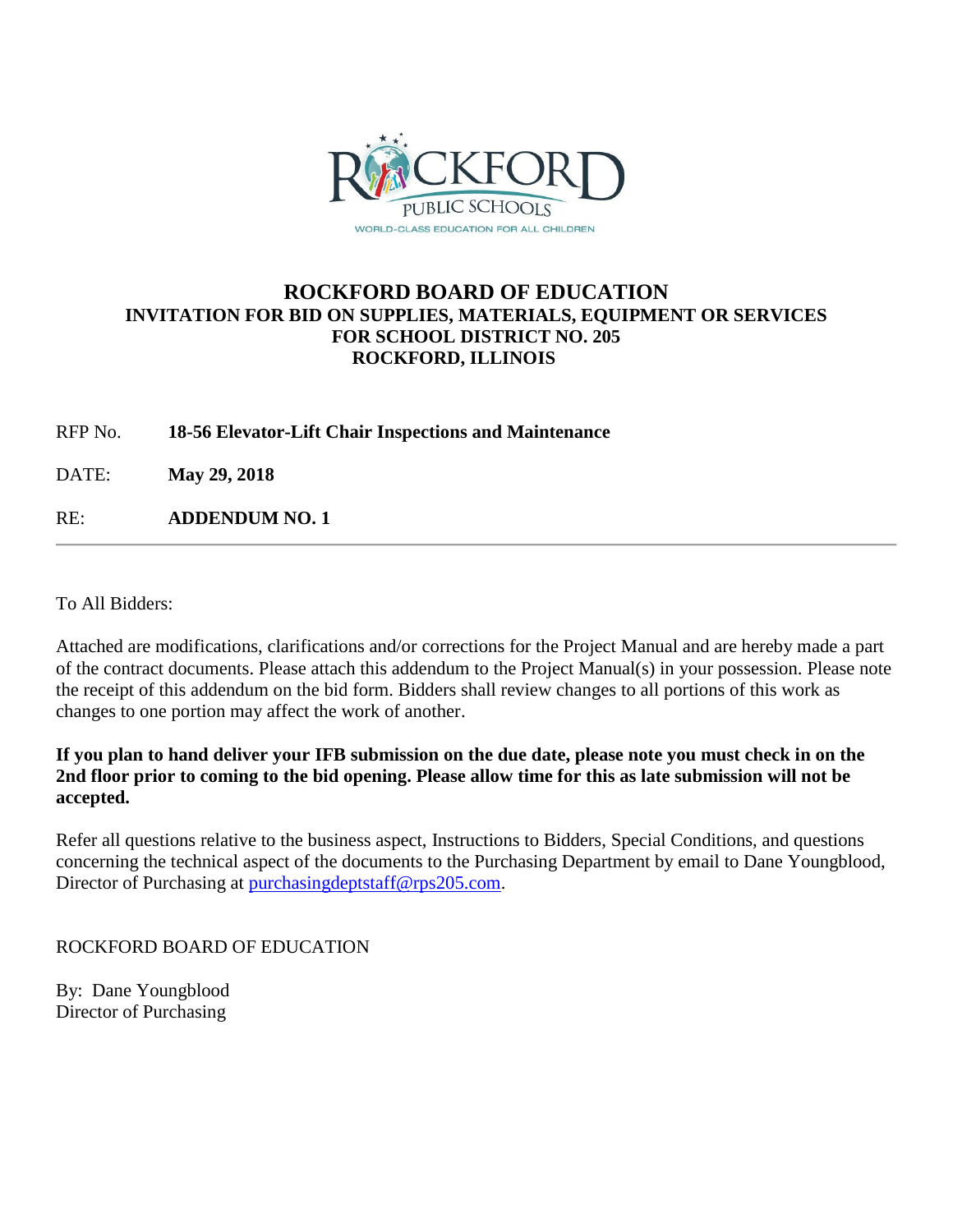## Questions from Pre-Bid Meeting

- 1. Will there be any other bidders qualified for the bid after this meeting? **The pre-bid meeting was a mandatory meeting, any other bidders will not be qualified to bid on the project.**
- 2. Question about the authorized agent. **The person responsible for the company and representing the company during the bid process.**
- 3. Is Bi-Monthly every two months or twice monthly. **This was confirmed that it every two months.**
- 4. How many additional Elevators have been added from last bid? **2013 Bid: 26 units Current Bid: 34 units 2 Porch Lifts 10 equipment additions (This will be confirmed on Tuesday)**
- 5. Pricing from previous contract **Bid tab will be provided from last award.**
- 6. Will there be a site visit to see the equipment/ would like to see Hillman and a couple of others.

**We can arrange to see the requested units on Wednesday May 30th, Please indicate units that you would like to see.**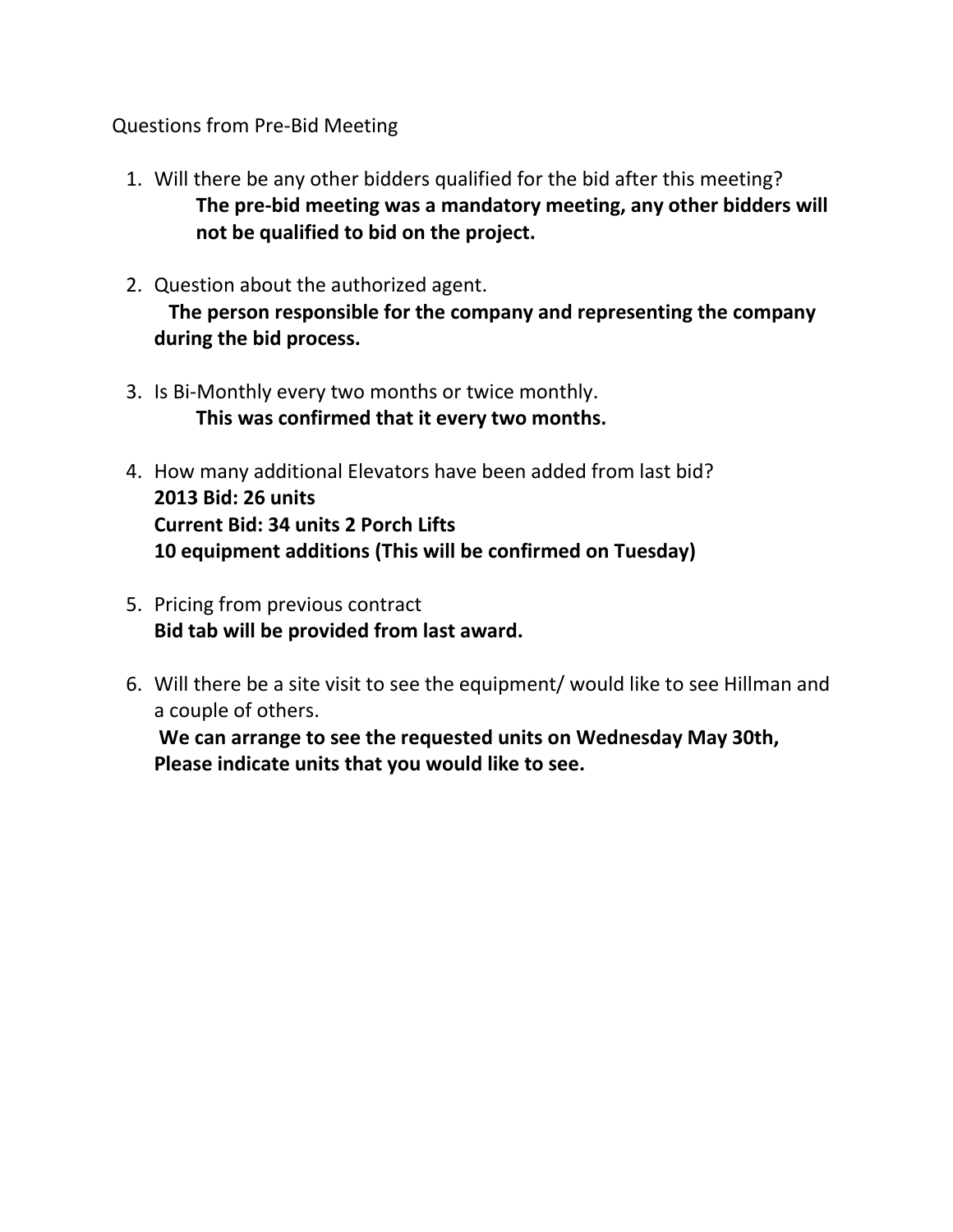**Bid 13-23 Elevator and Lift Consumersed By:** Presented By: **Presented By: Presented By: Presented By: Presented By: Presented By: Presented By: Presented By: Presented By: Presented By: Presented By: Due: Monday May 20, 2013 Recorded By: Time: 10:30 am Recorded By: Recorded By: Recorded By: The: Russey Time: 10:30 am** 

**Representatives:**

|                                        | <b>Schumacher Elevator</b>           |                        | <b>Great Lakes Elevator</b> |  |
|----------------------------------------|--------------------------------------|------------------------|-----------------------------|--|
| <b>Elevators High Schools</b>          | Company                              |                        | Service, Inc                |  |
|                                        |                                      |                        |                             |  |
| $\mathbf{1}$                           | \$<br>119.00<br>\$                   | \$<br>$\overline{\xi}$ | 105.00                      |  |
| 2                                      | 425.00<br>$\overline{\xi}$<br>129.00 | $\overline{\xi}$       | 222.00<br>98.00             |  |
| 3                                      | \$<br>300.00                         | \$                     | 170.00                      |  |
| 4<br>5                                 | \$<br>129.00                         | \$                     | 98.00                       |  |
| <b>Elevators Middle Schools</b>        |                                      |                        |                             |  |
| 6 <sup>1</sup>                         | \$<br>119.00                         | \$                     | 85.00                       |  |
| $\overline{\phantom{a}}$               | \$<br>109.00                         | \$                     | 105.00                      |  |
| 8                                      | \$<br>124.00                         | \$                     | 98.00                       |  |
| 9                                      | \$<br>220.00                         | \$                     | 212.00                      |  |
| 10                                     | $\overline{\mathcal{S}}$<br>124.00   | \$                     | 105.00                      |  |
| 11                                     | $\overline{\mathbf{S}}$<br>220.00    | \$                     | 222.00                      |  |
| 12                                     | \$<br>129.00                         | \$                     | 95.00                       |  |
| <b>Elevators Elementary Schools</b>    |                                      |                        |                             |  |
| 13                                     | \$<br>129.00                         | \$                     | 95.00                       |  |
| 14                                     | \$<br>129.00                         | \$                     | 98.00                       |  |
| 15                                     | \$<br>90.00                          | \$                     | 40.00                       |  |
| 16                                     | \$<br>119.00                         | \$                     | 98.00                       |  |
| 17                                     | \$<br>129.00                         | $\overline{\xi}$       | 105.00                      |  |
| <b>Elevators Admin</b>                 |                                      |                        |                             |  |
| 18                                     | \$<br>900.00                         | \$                     | 741.00                      |  |
| 19                                     | \$<br>129.00                         | \$                     | 75.00                       |  |
| 20                                     | \$<br>119.00                         | \$                     | 95.00                       |  |
| <b>Lift Chair High Schools</b>         |                                      |                        |                             |  |
|                                        |                                      |                        |                             |  |
| 21<br><b>Lift Chair Middle Schools</b> | \$<br>119.00                         | \$                     | 40.00                       |  |
|                                        |                                      |                        |                             |  |
| 22                                     | \$<br>119.00                         | \$                     | 70.00                       |  |
| <b>Lift Chair Elementary Schools</b>   |                                      |                        |                             |  |
| 23                                     | \$<br>119.00                         | \$                     | 40.00                       |  |
| 24                                     | \$<br>119.00                         | \$                     | 55.00                       |  |
| <b>Total</b>                           | \$<br>4,367.00                       | \$                     | 3,167.00                    |  |
| Emergency                              |                                      |                        |                             |  |
| Rates M-S<br>Emergency                 | \$131.60 & \$119.70                  |                        | \$168.00 & \$213.00         |  |
| <b>Rates Sun and Holidays</b>          | \$188.00 & \$171.00                  |                        | \$213.00 & \$252.00         |  |
| Rate                                   |                                      |                        |                             |  |
| <b>Escalation</b>                      | 4%                                   |                        | 3%                          |  |
| Required<br><b>Documents</b>           |                                      |                        |                             |  |
| <b>Addendums</b>                       | Yes                                  |                        | Yes                         |  |
| Received                               | Yes                                  |                        | Yes                         |  |
|                                        |                                      |                        |                             |  |

Bid Recording Official: Tamara Russey Date: May 20, 2013 Time: 10:30 AM